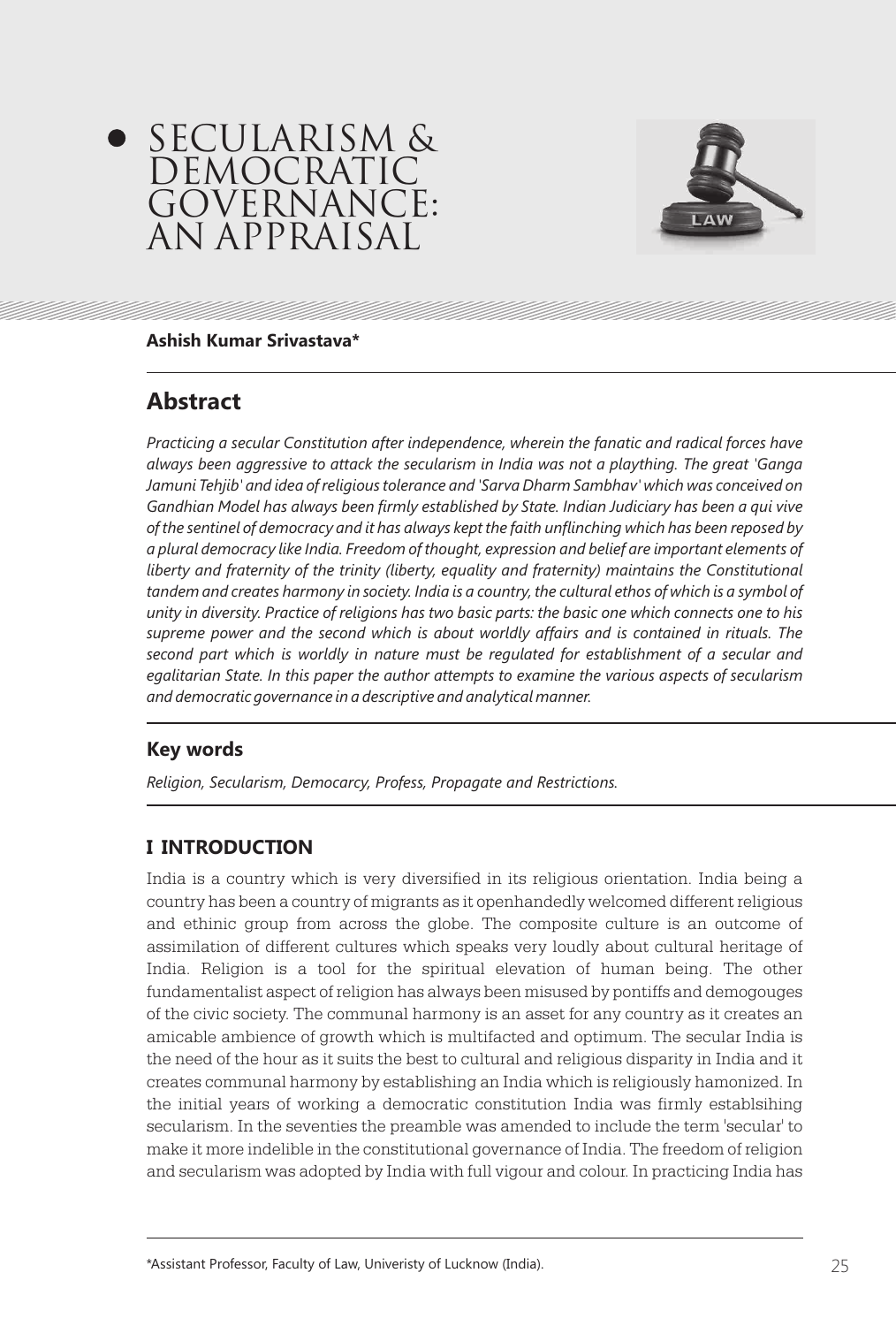shown up that how multi-cultural and multi-religious communities can peacefully coexist.

# **II. COMPARATIVE OVERVIEW OF SECULARISM**

### **United States of America**

The first amendment to the Constitution says "Congress shall make no law respecting or establishment of religion or…and prohibiting the free exercise thereof<sup>11</sup> .In Aversion v. Board of Education $^2$  the United States Supreme Court held that, "The prohibition against establishment of religion has been interpreted to mean "neither a state nor the federal Government can setup a church. Neither can pass laws which aid one religion, aid all religious or prefer one religion over other .Neither can force nor influence a person to go to or remain away from church against his will or force him to profess a belief or disbelief in any religion .No person can be punished for entertaining professing religious beliefs or disbeliefs for church attendance or attendance. No Tax in any amount, large or small can be levied to support any religious activity…Neither a state nor the federal Government can openly or secretly participate in the affairs of any religious organizations or groups of vice-versa."

In *Davies v. Beason* $^3$  the USA Supreme Court held that, "The guarantee of free exercise of religion means that there are no restrains upon the free exercise of religion according to dictates of conscience or upon the free expression of religious opinions, some those imposed under the police power against acts inimical to the peace, good order and <sup>4</sup> morals of society." In *Mccollium v. Board of Education*, the US Supreme Court held that, "No religious instruments can be imported in state aided school premises even by non governmental bodies and beyond the school hour." In *Cantwell v. Connecticut*<sup>5</sup> the US Supreme Court held that, "The freedom of religion, propaganda or solicitism may be regulated by the State in the interests of public safety, peace, comfort or convenience or prevention of fraud provided the restriction is not arbitrary or excessive."

### **Australia**

Section 116 of Australian Constitution provides, "the commonwealth shall not make any law for establishing religion or for imposing any religious observance or for prohibiting the free exercise of any religion and no religious test shall be required as a qualification 6 for any office or public trust under the common wealth".

### **Eire**

Article 44(2) of the Constitution of 1937 says that the freedom of conscience and free profession and practice of religion are subject to public order and morality, guaranteed to every citizen; the state guarantees not to endow any religion; and the state shall not impose any discrimination on the ground of religious profession, belief status. But the

Harry E. Grooves, Religious Freedom, 4 *JILI* 191 (1962) 330 US 1 (1947) 133 US 333 (1890) 333 U.S. 203 (1948) 310 U.S. 296 (1940)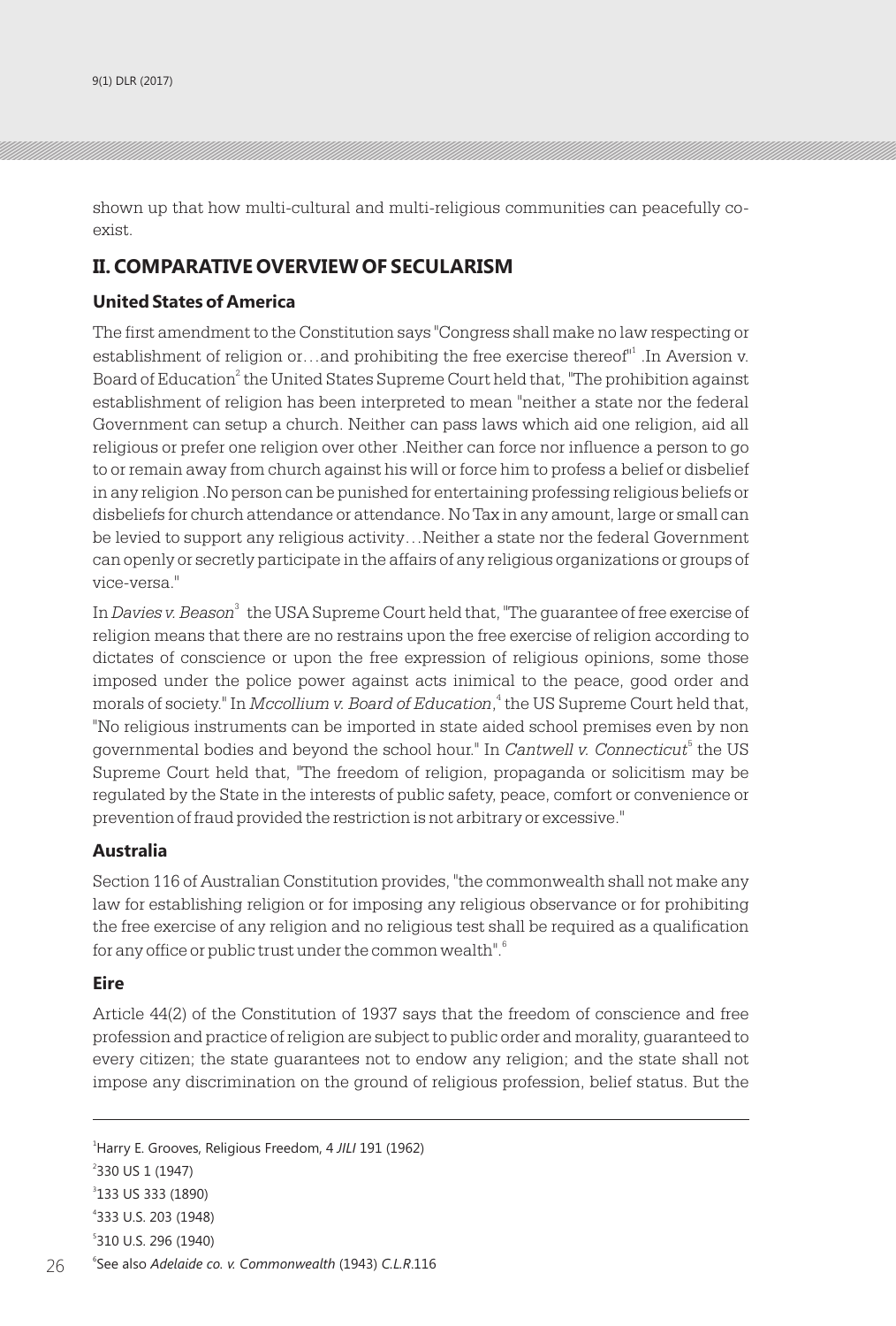

Constitution does in fact recognise the special position of a particular religion namely the Roman Catholic religion. This is evident from its preamble.

### **USSR**

Article 124 of Soviet Constitution 1936 says "Freedom of religious worship and freedom of anti religious propaganda is recognised for all citizens".

#### **France**

The Constitution of France 1946 and 1958 says "None ought to be disturbed on account of his opinion, even religious ,provided their manifestation does not derange the public established by law".

#### **Japan**

Article 20 of the Constitution of 1946 says "Freedom of religion to all… No person shall be compelled to take part in any religious act, celebration rite or practice".

### **England**

There is no separation of church and state in England. The church of England (i.e. protestant church) is a established church and the patron of all its clergy with in the United Kingdom. The protestant church has been by the Act of Supremacy and uniformity by law established i.e. its entire oraginsation is sanctioned by law which establishes it and recogniges its property and other rights to the exclusion of any other system. The Official Church is entitled to public financial support e.g. from a financial levy on land owners called title legaliged by statute Teith Act 1936. Only the bishop of the Church of England have seats in House of Lords. Ordinary law makes a distinction between Chiristian religion and other religion in the matter of blashmemy. Offence of blashphemy of Chiristian religion is punishable but an attack on other religion is not similarly punished. Anglican is official church and it is an established custom that king or queen must be a follower of catholic faith. Despite of this provisions Britain is considered a secular state because no absolute separation between religion and state church and state's both units are connected with human life.

### **III. INDIAN CONSTITUTIONAL FRAMEWORK**

Concept of secularism has been borrowed Europe we have expanded the concept according to special experiences. Unlike the west the purpose of secularism in India is to develop the feelings of friendliness ans fraternity among the followers of different sects/religions.In India term secularism is not added in the Constitution. By 42nd amendment 1976 term secular was added in the preamble. In Hindu the equivelent term is 'Panthanirpantha' nor 'Dharmanirpheksha'. Panth and dharma are distinct. Panth means road while dharma denotes quality of certain thing as quality of fire is to burn.

A secular state has two aspects *i.e*. positive or negative. Negative aspects means that secular state conducts opposite to the state protecting special official religion as Pakistan protects only Islam religion. Positive aspect is that it provides all men(citizen or foreiner) an equal opportunity. In India the positive aspect of secularism has been emphasised. Before introducing the right to freedom of religion a committee was constituted and questions before committee were: Indian Constitution includes right to freedom religion?; should Indians be given freedom of conversion?; and will conversion destroy the democratic from of goverment? 27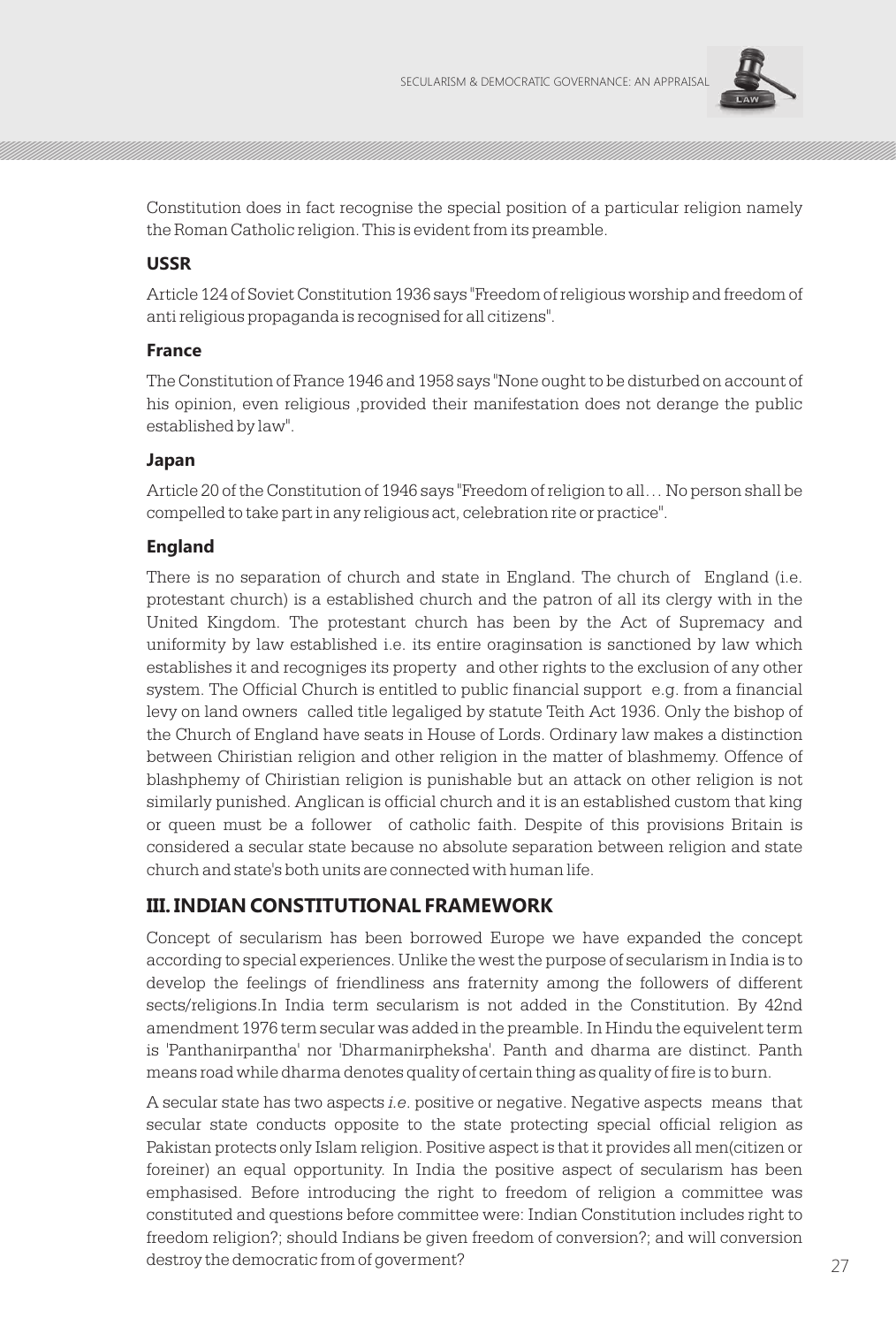After the debate of four month committee concluded that there is no danger by conversion in India. The prohibition of right to practice and prapogate will affect adversely the Christrian Community which will be ultimately violative right to equality. Purshotaam Das Tandon, K.T.Shah, Shayma Prasad Mukherjee, Sardar Vallabh Bhai Patel opposed the practice of conversion but their demand was denied as it was affecting the secular from of the Constitution. Articles 25 to 28 incrporate the right to freedom of religion.

Articles 25 to 28 guarantee fundamental right to freedom of religion to all the persons. Secularism is basic feature of the Indian Constitution. Secularism is derived from Latin term Secularism i.e. connected with religious matters. According to D.D.Basu secular state means "a state having no own religion and which treats with all religion equally". In this respect Mahatma Gandhi advocated for religious tolerance. It means that to give importance to own religion equally and simultaneously to give respect to other's religion. In India religious tolerance becomes of utmost importance/ pivotal because religion directs every affair of human life. There are so many religions in India in this contest religious tolerance also become important. But Pt. Nehru advocated for secularism in the from of political tendency. Indian Constitution adopts the concept of Pt. Nehru in respect of secular state. Secular state means that the state will remain in affairs of religion. It is neither pro God nor anti God. Before dealing secularism let us deal with freedom of religion guaranteed as fundamental right in Indian Constitution in Arts. 25 to 28.

### **What is Religion?**

In *Commissioner H.R.E v. L.T.Swamiar,* <sup>7</sup> the Indian Supreme Court held that, "Religion is a matter of faith. A religion is undoubtedly has its basis in a system of believes and doctrines which are regarded by those who profess that religion as conducive to their spiritual well being, but it is something more than merely doctrine or belief. A religion may not only lay down ethical rules for its followers to accept but may also prescribes rituals and observance, ceremonies and modes of worship which are regarded as integral part of that religion. These forms and observances might extend even to matters food and dress."

Right to freedom of religion as gauranteed under article has two parts: inner Part as Freedom of conscience, and outer Part as Right freely to profess, practice and propogate. Freedom of conscience connotes a persons right to entertain beliefs and doctrines concerning matters which are regarded by him to be conducive to his spiritual well being. In this connection, to profess means a religion means right to declare freely and openly one's faith. Whereas, practice should be treated as a part of religion, it is necessary that it be regarded by the said religion as its essential and integral part.

Certain practices even though regarded as religious may have sprung from superstitious beliefs and may in that sense be only extraneaous to a religion. It is upon the Court to decide which practice is essential and integral and which is not. In *E.R.J. Swami v. State*  of T.N.<sup>8</sup> Supreme Court held that the mode of appointment of Acharya in Temple was a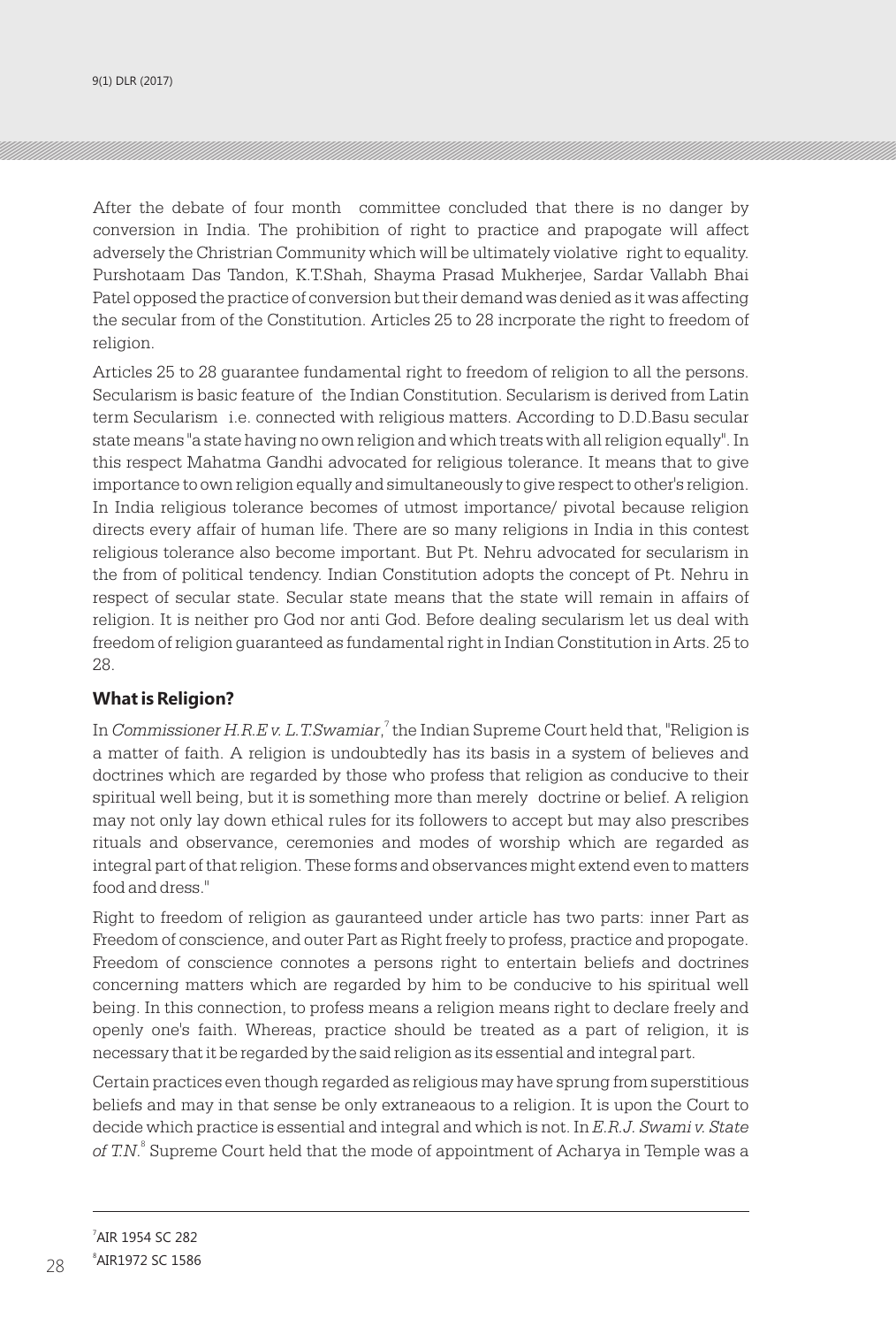

secular and not a religious practice. In *Mohd. Hanif Qurashi v. State of Bihar*<sup>9</sup> the Supreme Court held that "Slaughter of cows is not an integral part of Islam Religion. A second marriage by a Hindu in presence of his first wife does not include an integral part <sup>10</sup> of Hindu religion." In *Jagdishwara v. Police Commissioner, Calcutta* the Supreme Court after going in to religious books and practices of Anand margis held that tandav dance in public is not an essential part of Anand Marga.

A person may propogate freely his religious views for the edification of others. The term religion is not defined in the constitution and indeed it is a term which is hardly susceptible to any rigid definition. The Supreme Court has defined it broadly. Religion is a matter of faith with individuals of communities and it is not necessarily theistic. In P.M.A.Metropolitian v. Mohan M. Marthoma<sup>11</sup> Supreme Court Observed "Religion is a which binds spiritual nature of men to super natural being. It includes worship, belief, faith devotion etc. and extends to rituals.

A religion undoubtedly has its basis in a system become life and doctrine which are regarded by those who profess religion to be conducive to their spiritual well being. A religion is not merely an opinion, doctrine or belief. It has outward expression is acts as well. "Every religion must believe in a conscience and ethical and moral precepts. Therefore whatever binds a man to his own conscience and whatever moral and ethical principle regulate the lives of men believing in that theistic, conscience or religious beliefs that alone can constitute religion as understood in the constitution which fosters the feeling of brotherhood, amenity, fraternity and equality of all persons which find their foothold in secular aspect of the Constitution. Apex Court said that right to religion guaranteed under Article 25 &26 is not absolute and unfettered but subject to legislation by state limiting any activity-economic,financial,political and secular.

Science does not means scientific explanation of problems and scientific solutions. American, French and Russian revolutions have created new chapters in the human history. These revolutions have removed class discrimination and established liberty, equality, fraternity and freedom of religion. These ideas are not mere declarations. All countries adopted it and gave right to enforce it. These revolutions did not eliminate the religion. Court should encourage scientific thinking and supposes in scientific and traditional trend" Court will have to take initiative to protect religious liberty. Politics is based on religion. If a Law is undemocratic, inscientific and backward it should declared unconstitutional on the ground of reasonableness propounded in Maneka's Case.<sup>12</sup>

### **Concept of Secularism**

The concept of secularism is implicit in the preamble of the Constitution which declares the resolution of people to secure to all its citizens liberty of thought, belief, faith and worship. The  $42<sup>nd</sup>$  Amendment Act 1976 has inserted the word secular in the Preamble. There is no mysticism in the secular character of state. A secular state was never considered as an irreligious or atheist state.

<sup>9</sup> AIR 1958 SC 731

<sup>&</sup>lt;sup>10</sup>AIR 1984 SC 51

<sup>&</sup>lt;sup>11</sup>AIR 1995 SC 2001

<sup>&</sup>lt;sup>12</sup>M.Katju, Law, Religion, Politics in Society, 1994 AIRJ (133-137).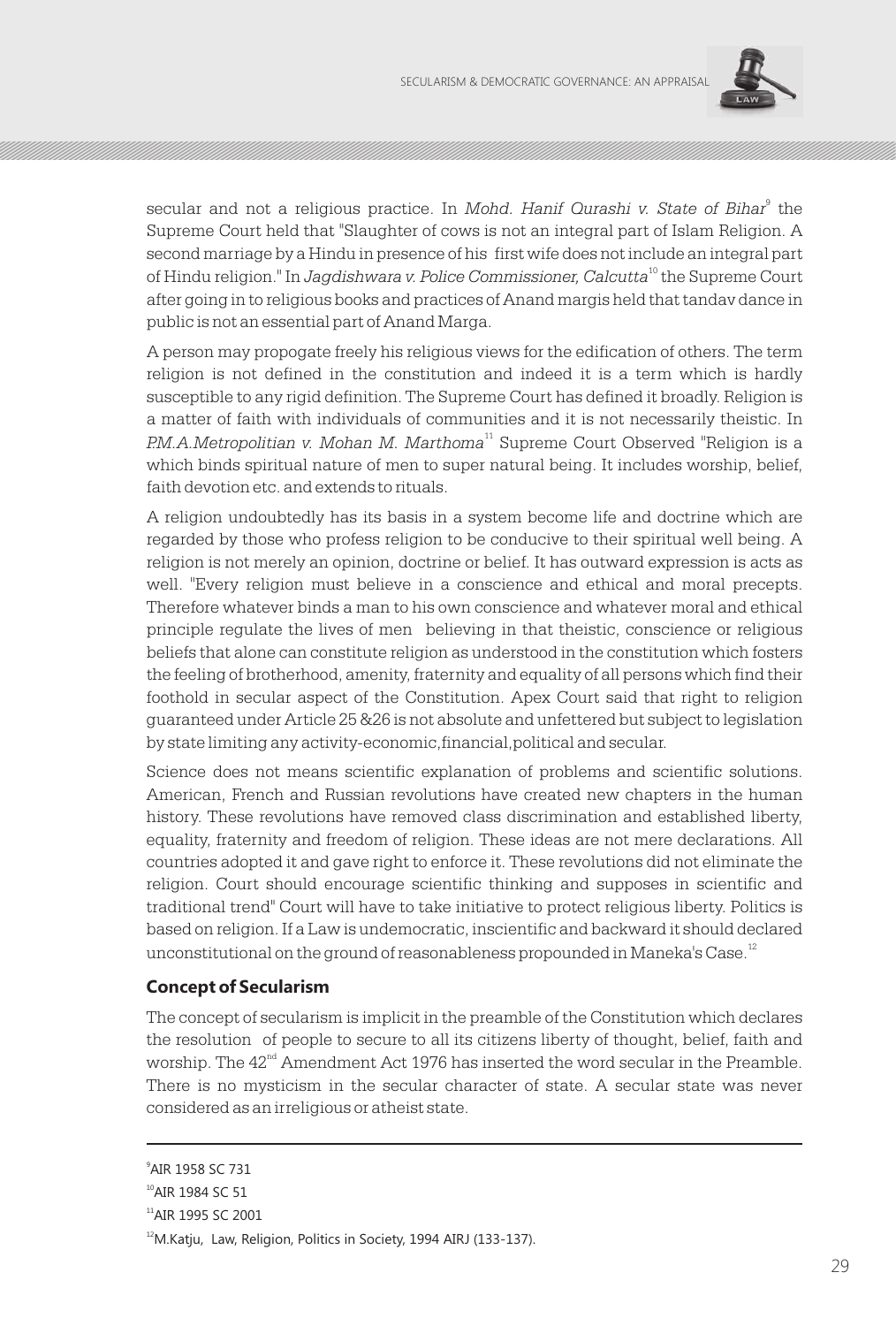<sup>13</sup> *St.Xavier College v. State of Gujarat* it was held that there is mysticism in the secular character of the State. Secularism is neither Anti-god, nor Pro-god, it treats alike the devout the antagonistic the athiest. It eliminates God from the matters of the matters of the state and ensures that none shall be discriminated against on the ground of religion.

In *S.R.Bommai v. Union of India*<sup>14</sup> it was held that secularism is a basic feature of the constitution. The States treats equally all religious denominations. Religion is a matter of individual faith and cannot be secular activities. Secular activities can be regulated by the state by enacting a law. Ramaswami J. Observed that secularism is not anti-God.In the Indian context secularism has a positive content. The concept secularism separates spiritualism with individual faith. The State is neither anti-religion nor proreligion. In the matter of religion, the State is neutral and treats every religion equally.

<sup>15</sup> In *Santosh Kumar v. Secy. Ministry of Human Resources Development* the Court said that state to ensure religion, does not make it either a religious or a theocratic State. Secularism represents faith born out of the rational faculties and it enables to see the imperative requirements for human progress in all aspects. Secularism neither anti-god nor pro-god, as it treats alike the devote, agnostic and the atheist.

In *Aruna Rai v. UOI*<sup>16</sup> it was held that secularism is susceptible to the meaning that is developing, understanding and respect towards different religions. Secularism can be practiced by adapting a complete neutral approach towards religions or positive approach by making one section of religions people to understand and respect religion and faith of another section of people. His Lordship quoted Gandhiji who said the real meaning of secularism is Sarva Dharma Sambhava meaning equal treatment and respect all religions. But we have misunderstood the meaning of secularism as Sarva Dharma Abhav meaning negation of all religions. In *State of Karnatka v. Praveen Bhai*  <sup>17</sup> *Thogadia* it was held where speeches or actions are likely to trigger communal antigonism and hatred, prohibiting orders may be passed irrespective of position. Secularism means that state should have no religion of its own and each person whatever his religion must get on assurance from the state that he has the protection of law to freely profess, practice and propagate his religion and freedom of conscience.

Bal Patil and others v. UOI<sup>18</sup> it was held Hindu includes Jain. Our concept to put it in a nutshell is that the state will have no religion. The states will treat all religions and religious groups equally and equal respect without in any matter interfering with their individual rights of religion, faith worship. The constitutional goal is to develop citizenship in which everyone enjoys ful fundamental freedoms of religion, faith and worship and none is apprehensive of encroachment of his right by others in minority or majority.

#### **Freedom Of Conscience And Free Profession, Practice And Propagation Of**

<sup>13</sup>AIR 1974 SC 1389  $14(1994)$  3 SCC 1 <sup>15</sup>AIR 1995 SC 293 <sup>16</sup>AIR 2002 SC 3176  $17(2004)$  4 SCC 68 <sup>18</sup>(2005) 5 SCC 690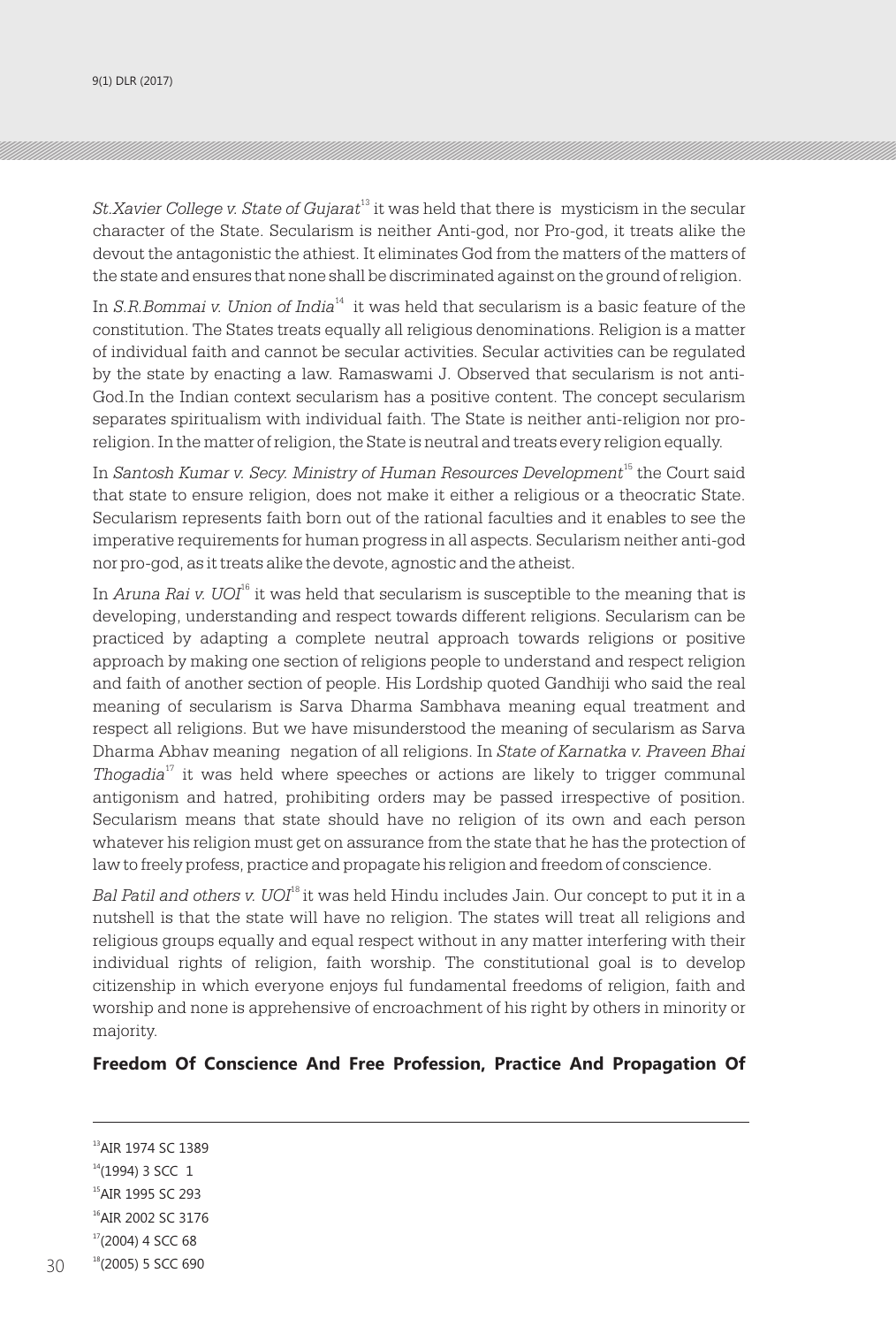

## **Religion under Article 25 (1)**

Subject to public order morality and health and to other provisions of this part all persons are equally per entitled to freedom of conscience and the right freely to profess, practice and propagate religion. These constitutional provisions guarantee religious freedom not only to individuals but also to religious groups. Secularism in India does not mean being irreligious. It means respect for all faiths.

### **Restrictions under Article 25**

It is noted that right to freedom of religion is not absolute. Art. 25 itself put restriction on this right. It can be explored as follows:

### *Public Order, Morality, Health of Public*

In the name of religion no act can be done against public order, morality and health of public. Sec 34 of Police Act prohibits the slaughter of cattle or indecent exposure one's person in public place. Prohibition on devdasis system can not be justified on the name of practice of religious rites. Right to propagate one's religious does not give right to any one forcibly convert any person to one's own religion. Focibly conversion of any person to one's own religion right disturb the public order hence could be prohibited by law. In *Rev*  Stainislaus v. State of M.P.<sup>19</sup> The Supreme Court held that Acts prohibiting forcible conversion were meant to avoid disturbances to the public order by prohibiting conversion from one's religion to another in a manner reprehensible to the conscience of community.<sup>20</sup> In *Gulam Abbas v. state of U.P.*<sup>21</sup> It has been held that the direction given by the SC for shifting a property connected with religion to avoid clashes between two religious communities or he sects does not affect religious rights being in the intersect of public order.

In *Acharaya Jagdisawara Nand Avadhuta v. Commr. of Police Calcutta<sup>22</sup> held that* Tandav Dance in Procession or at public places by Anand Margis carrying Lethal weapons Human skulls was not an essentials religious rites of followers of Anand Marga and hence the order under Sec. 144 Cr.PC. prohibiting such procession does not violate right freedom of religion are in the interest of public order and morality.

### *Health*

Church of God in India v. K.K.R.M.C. welfare Association<sup>23</sup> the Supreme Court held that "Exercising the right to freedom of religion Under section 25 and 26 does not give anyone right to spread noise pollution and to disorder the public tranquility. In a civilised society no right is absolute. Right to freedom of religion is subject to public health, morality and public order."In *Javed v. State of Haryana*<sup>24</sup> the Supreme Court held that "Haryana Panchayti Raj Act does not violate Art. 25 and is constitutional. This Act disqualifies the persons, for Panchayat elections, who had more then two children."

<sup>&</sup>lt;sup>19</sup>AIR 1977 SC 906

<sup>20</sup>See also *Satya Ranjan Manjhis v St of Orissa* (2003) 7 SCC 439

 $21(1984)$  1 SCC 81

<sup>22</sup>AIR1984 SC512

<sup>&</sup>lt;sup>23</sup>AIR 2000 SC 2773

<sup>&</sup>lt;sup>24</sup>AIR 2003 SC 3057  $^{24}$ AIR 2003 SC 3057 31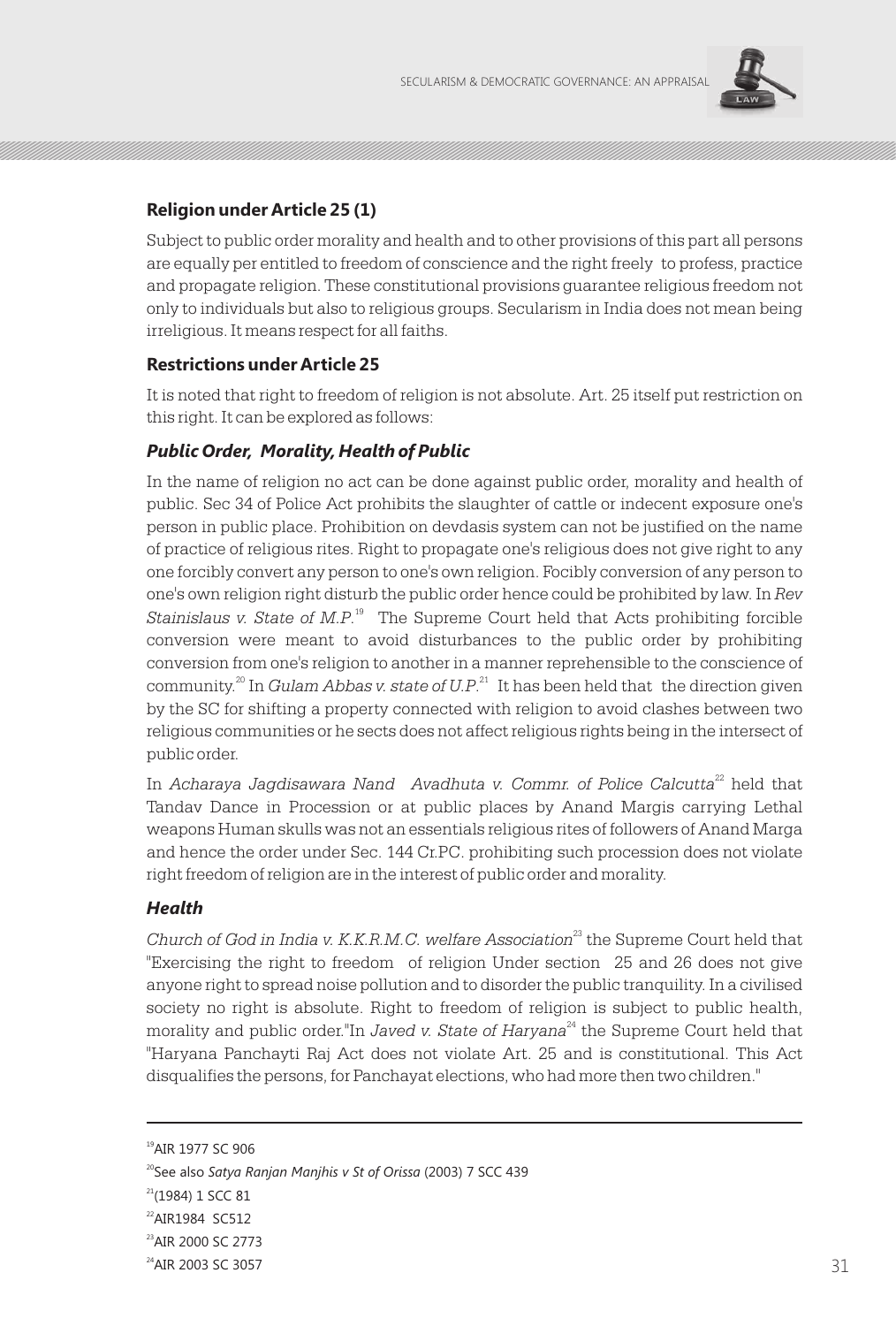### *National Anthem*

In *Bijoe Emanual v. State of Kerala*<sup>25</sup> Supreme Court held that, "If saying National anthem is opposite to any religion then only standing in attention position will be enough."

### *Public Safety*

In *Md.H.Qurashi v. State of Bihar*<sup>26</sup> it was held by the Supreme Court that Sacrifice of cow on Bakrid day was not an essential part of Muslim religion and hence could be prohibited.

### *Social Evils*

In *State of Bombay v. Appa Mali<sup>27</sup>* Bombay High Court held an act prohibiting Bigamy was constitutional.

### *Regulation of Earthly Affairs of Religion*

Art 25(2)- Nothing in this Article shall effect the operation of any existing law or prevent the state from making any law. (a) regulating or restricting any economic, financial, political or other secular activity which may be associated with religious practices. (b) providing for social welfare or reform or the throwing open of Hindu religious institutions of a public character to all classes and sections of Hindus.

The question that matter is what is secular and what is religious because state is empowered under this article to secular activities. This again raises the question whether this activities. This again raises the question whether the activity sought to be regulated is regarded as an essential and integral part of the religion in question or not. Art 25(2)(a) contemplates state regulation of economical, commercial or political in character through these may be associated with religious practices.

Slaughtering of animals is connected with economic activity and law can regulate the same. $28$  The mere fact that essential activities of religion involves expenditure or employment of priests and servants or use of marketable commodities would not make them secular activity.<sup>29</sup> In *Ismail farukhi v. Union of India*<sup>30</sup> it was held that "A mosque is not an essential part of the practice of religion Islam and Namaz by Muslim can be offered anywhere. State Goverment can acquire a Mosque in exercise of its sovereign power for public safety."

Explanation 1 says that working and carrying of Kripans shall be deemed to be included in the profession of sikh religion .

Explanation 2 In subclause (b) of clause (2) says that the reference of Hindus shall be construed as including a reference to persons professing the Sikh, jain or buddhist religion and the reference to Hindu religious Institutions shall be construed accordingly.

<sup>&</sup>lt;sup>25</sup> AIR 1987 SC 748

<sup>26</sup>AIR 1958 SC 731

<sup>27</sup>AIR 1952 Bom 84

<sup>28</sup>*Md.H.Quarashi v. State of Bihar* AIR 1958 SC 731.

<sup>29</sup>*Ratilal v. State of Bombay* AIR 1954 SC 388

<sup>30</sup>AIR 1995 SC 605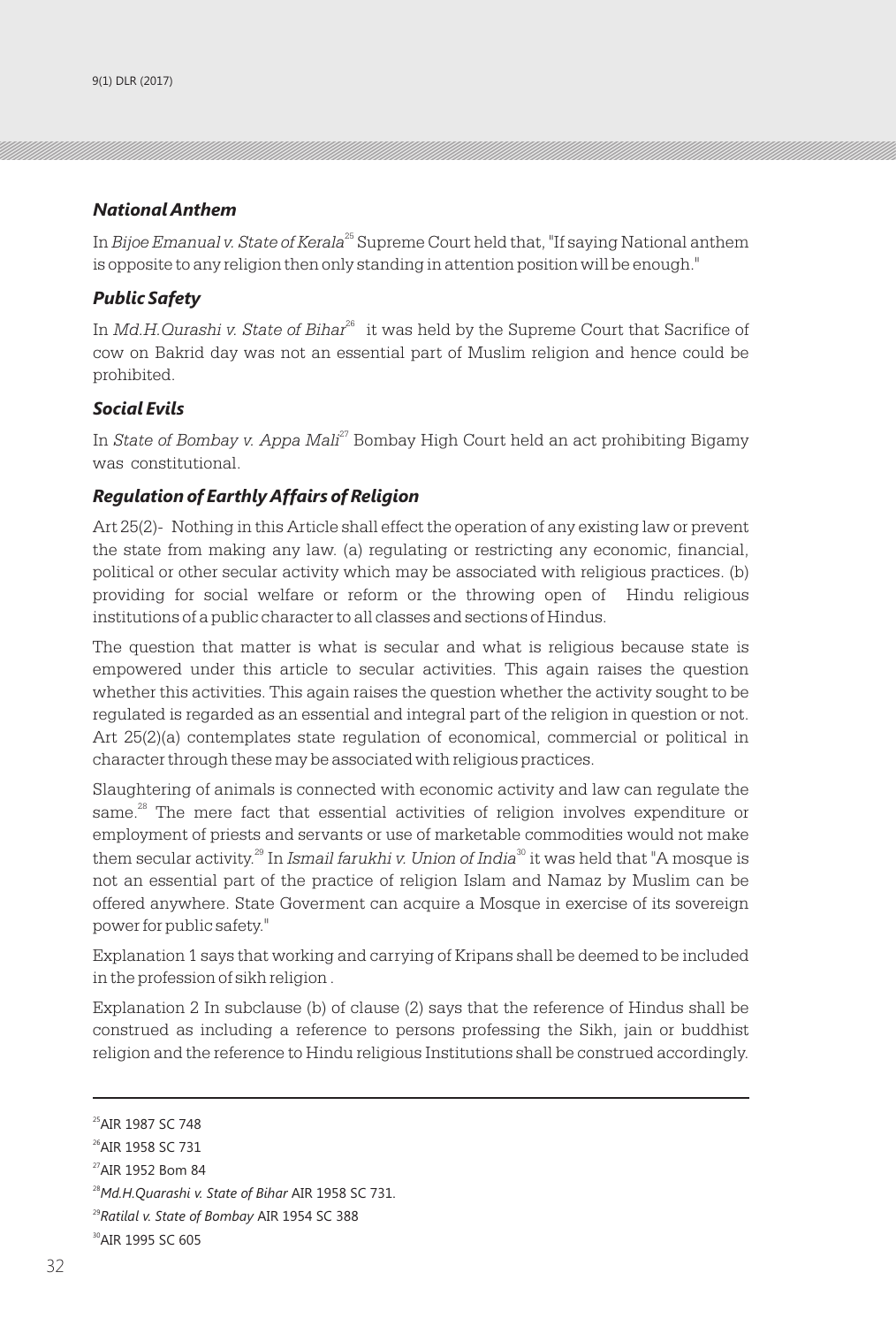

Venket challiah Commission $31$  has recommended that in Article 25(2)(b) "providing for social welfare and reform are throwing open of Hindu, Sikh, Jain or Buddhist religious institutions of public character to all classes and sections of these religions" should be provided. This recommendation shows that these are not different sects of Hindu religion rather it has a distinct basis. Professor Tahir Mahmood. says this communities are minorities. But this view is not good and would lead to disintegration of the Country.

Article 25(2)(b) enables the state to take steps to remove the scourge of untouchability from amongst Hindu. The right is not unlimited. Thus no Hindu can claim that a temple must be kept open for worship at all hours of day and night or he should personally performs those religious services in a temple which the pujari alone is entitled to perform.

The Court by restricting the time of bursting the firecrackers has not in any way violated the religious rights of any person as enshrined under Article 25 of the Constitution. The festival of Diwali is mainly associated with pooja performed on the auspicious day and not with firecrackers. In no religious textbook is it written that Diwali has to be celebrated by bursting crackers. Diwali is considered as a festival of lights, not of <sup>32</sup> noises.

### **Freedom To Manage Religious Affairs under Article 26**

Subject to public order, morality and health, every religious denomination or any section thereof shall have the right- to establish and maintain institutions for religious and charitable purposes; to owe and acquire and immovable property; and to administer such property in accordance with law.

### *Religious Denominations*

In Webster's Dictionary the word denomination has been defined as "collection of individuals classed together under the same name"Generally a religious sect or body having a common faith and organisation and designated by a distinctive value and name.

To form a religious denomination three conditions must be fullfilled: it is a collection of individuals who have a system of beliefs which they regard as conducive to their spiritual well being; they have a common organigation; and they have a common notice

### *Estabilsh and Maintain*

 Where an institution has been established by a religious denomination then it can claim the right to maintain the same as well. It includes the right to administer as well. In <sup>33</sup> *Azeez Basha v. Union of India* it was held that "A denomination has no right to maintain an institution which has not been established by it. Aligarh Muslim University has ben established by statute and not by muslims and they can not right to maintain."

### *Matters of Religion*

The term matters of religion used in Art. 26(b) is synonymous with their term religion in

<sup>32</sup>*In re Noise Pollution* (V) (2005) 5 SCC 733.

<sup>&</sup>lt;sup>31</sup>The National Commission to Review the Working of the Constitution, 2000.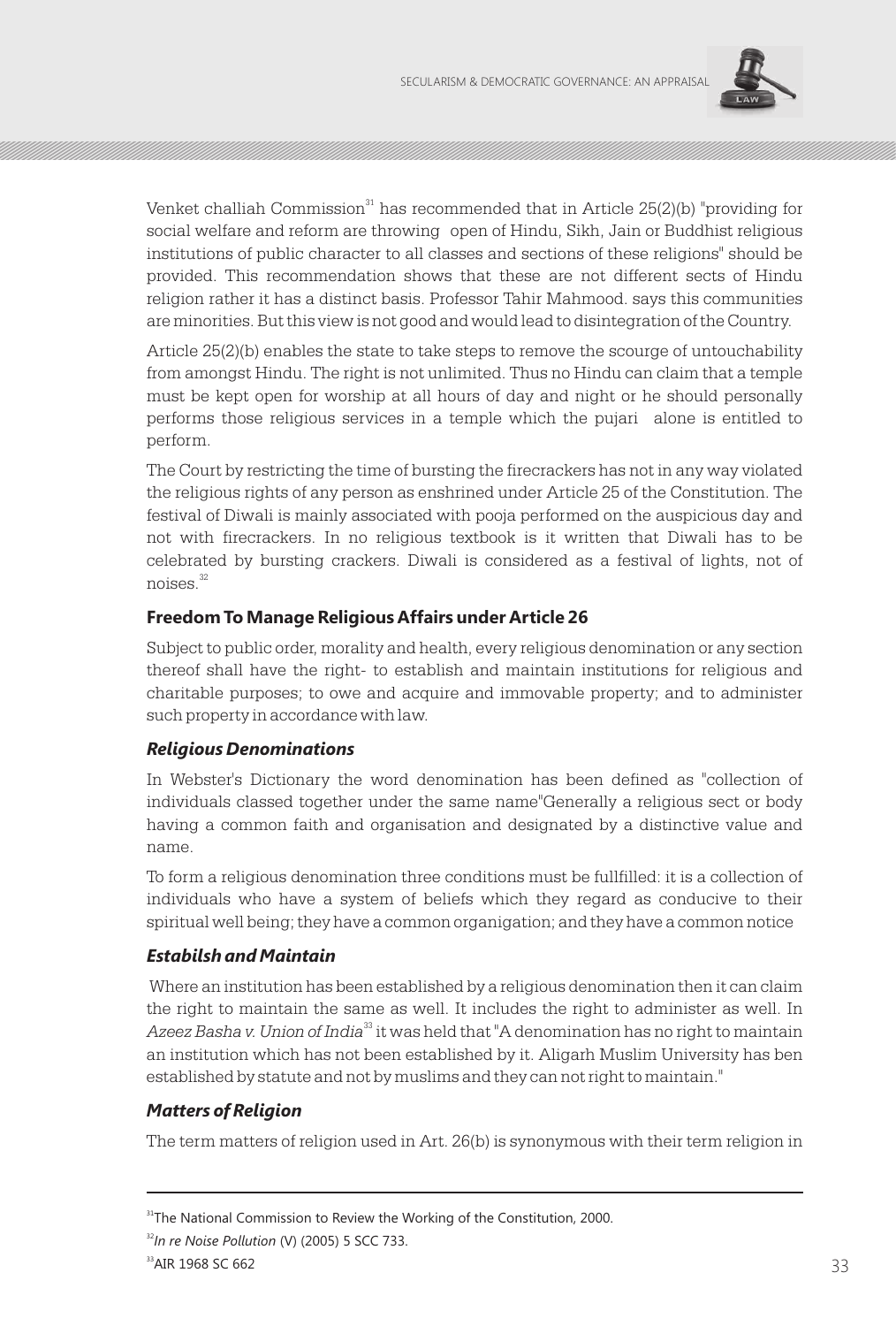article 25(1).The religious institutions of public character in Art.25(2)(b) includes an institution belonging to a religious denomination and such an institutions can thus be thrown open to all sections of Hindus under Art.25(2)(b).On the other hand the term religions in the Art.26(b) embraces religious practices which signifies that such questions as who are the persons entitled to enter in to temple for worship are matters of religion coming with the Article 26(b).

#### *Right to Acquire and Manage Property*

Under Art.26(d) it can administer such property according to law. Reading Art.26(d) togeather it becomes obvious that a distinction has been drawn between the right to manage its religious denomination and right to manage its property. The former is a guaranteed right which can not be taken in accordance with law. State can not administration and manage of properties of such religious denominations but can not manage the affairs of religion. In *State of Rajasthan v. Sajjan Lal*<sup>34</sup> it was held that if however the right to administer the properties never vested in denominations concerned or had been validly surrendered by it then Article 26(d) could not be invoked by it. Article 26(c)(d) merely safeguard the continuance of the rights which the denomination already <sup>35</sup> had. In *State of Orissa v. Chintamani Khuntia* it was held that collecting fruits and flowers and money by worker of temple and distributing those among themselves is not a religious matter nor it is their religious right.

Adi SaivaSivachariyargal Nala Sangam v. The Government of Tamil Nadu<sup>36</sup> Supreme Court addressing the issue of appointment of Archakas discussed about validity of a law providing for appointment of Archakas held that, "That the freedom of religion under Articles 25 and 26 of the Constitution is not only confined to beliefs but extends to religious practices also would hardly require reiteration. Right of belief and practice is guaranteed by Article 25 subject to public order, morality and health and other provisions of Part-III of the Constitution. Sub-Article (2) is an exception and makes the right guaranteed by Sub-article(1) subject to any existing law or to such law as may be enacted to, inter alia, provide for social welfare and reforms or throwing or proposing to throw open Hindu religious institutions of a public character to all classes and sections of Hindus. Article 26(b) on the other hand guarantees to every religious denomination or section full freedom to manage its own affairs insofar as matters of religion are concerned, subject, once again, to public order, morality and health and as held by this Court subject to such laws as may be made under Article 25(2)(b). The rights guaranteed by Articles 25 and 26, therefore, are circumscribed and are to be enjoyed within constitutionally permissible parameters. Often occasions will arise when it may become necessary to determine whether a belief or a practice claimed and asserted is a fundamental part of the religious practice of a group or denomination making such a claim before embarking upon the required adjudication. A decision on such claims becomes the duty of the Constitutional Court. It is neither an easy nor an enviable task that the courts are called to perform. Performance of such tasks is not enjoined in the court by virtue of any ecclesiastical jurisdiction conferred on it but in view of its role as

<sup>&</sup>lt;sup>34</sup>AIR 1975 SC 706 <sup>35</sup>(1997) 8 SCC 22 <sup>36</sup>AIR 2016 SC 209; (2016) 2 SCC 725.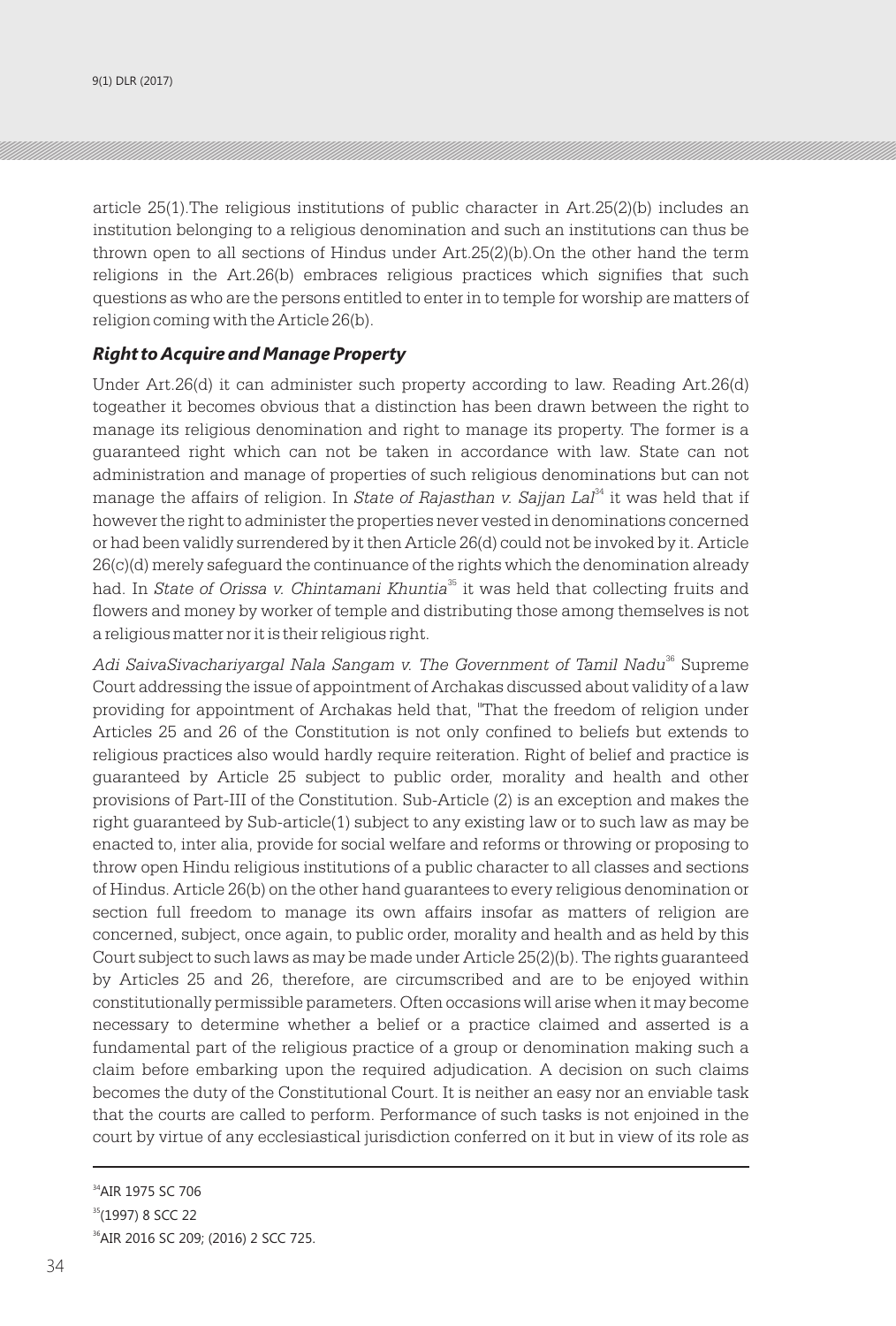

the Constitutional arbiter. Any apprehension that the determination by the court of an essential religious practice itself negatives the freedoms guaranteed by Articles 25 and 26 will have to be dispelled on the touchstone of constitutional necessity. Without such a determination there can be no effective adjudication whether the claimed right it is in conformity with public order, morality and health and in accord with the undisputable and unquestionable notions of social welfare and reforms. A just balance can always be made by holding that the exercise of judicial power to determine essential religious practices, though always available being an inherent power to protect the guarantees under Articles 25 and 26, the exercise thereof must always be restricted and restrained.

The Apex Court did not allow the burial of a Muslim Baba in School premise under right to religion.<sup>37</sup> Haj Pilgrimage was examined in *Union of India v Rafique Shaikh Bhikan*<sup>38</sup> and asked the Government to reduce the subsidy within ten years on Haj. The court held that conducting NEET exam for medical aspirants does not violate Articles 25 & 26. $^{\text{39}}$ 

### *Taxation and Religion*

Article 27 provides that, "No person shall be compelled to pay taxes, the proceeds of which are specifically appointed in payment of expenses for the promotion or maintenance of any particular religion or religious denomination." Article 27 does not prohibit to impose tax for public service though it is related to any religious denomination. In *Ramchandra v. State of West Bengal*<sup>10</sup> it was held that If any tax is imposed for promoting health, morality and public order, on piligrimages, it will be valid. <sup>41</sup> In *Raja Bir Kishore v. State of Orissa* to maintain water tanks of Lord Jaggannath Temple, tax was imposed by State goverment which was held valid on ground of public <sup>42</sup> health, clean water for drinking. In *Surksh Chandra Chiman Lal Shah v. Union of India* supporting a cultural function related to Lord Mahaveer was not held a violation of Article 27 and 28. Celebration of the 25000<sup>th</sup> anniversary of the attainment of salvation of the founder of Jain religion, Mahavira.

## **Freedom as to Attendance at Religious Instruction or Religious Worship in Certain Educational Institutions under Aricle 28**

It reads as follows:

- 1. No religious instruction shall be provided in any educational institution wholly maintained out of State funds.
- 2. Nothing in clause (1) shall apply to an educational institution which is administered by the State but has ben established under any endowment or trust which requires that religious instruction shall be imparted in such institution
- 3. No person attending any educational institution recognised by the State or receiving aid out of state funds shall be take part in religious instruction that may be imparted in

<sup>&</sup>lt;sup>37</sup>Mohd Hamid v Badi Masjit Trust 2011 (8) SCALE 2

<sup>38</sup>AIR 2012 SC 2453

<sup>39</sup>*Christian MedicalCollege v. Union of India,* (2014)2 SCC 314

<sup>40</sup>AIR 1976 Cal 164

<sup>41</sup>AIR 1964 SC 1501

 $^{42}$ ILR 1975 Delhi 32  $\hspace{1.5cm}$  35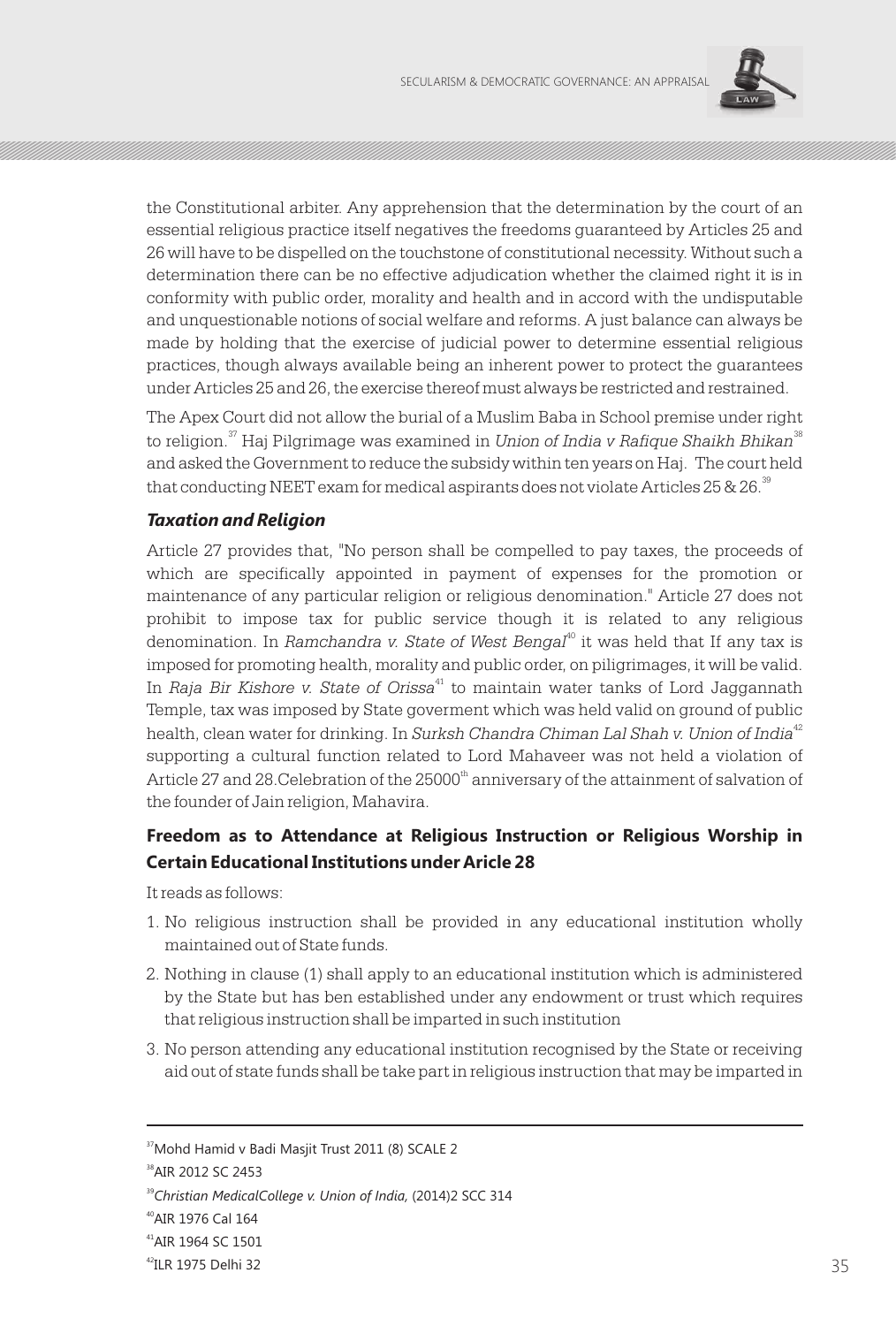such institution or any religious worship that may be conducted in such institution or in premises attached thereto unless such person or if such person is a minor his guardian has given consent thereto.

With regard to religious instructions Article 28 makes a distinction between educational institutions: wholly maintained out of State funds; established under any endowment or trust but administered by the state; and recognised by state or receiving aid out of state funds.

In respect of educational institutions wholly named by the state funds, clause(1) prohibits all together giving of religious instruction. As regards the institution in category (2)religious instruction can be imparted if the endowment or trust so requires. As to those institution which falls in category (3)there is no prohibition in giving instruction or conducting religious worship, but there can not be any compulsion on attendance.

In explaining the reasons for prohibiting religious instruction Dr. Ambedkar discussed three main reasons as Art.27 prohibits the utilisation of public funds raised by taxes for the benefit of any particular community; multiplicity of freedom of religion; all relegious so far as there mutual relations are concerned, they are anti social, one religion claiming that its teaching constitutes the only path for salvation, that all other religion are wrong.

<sup>43</sup> In *D.A.V. College Jalendhar v. State of Panjab* it was held that Sec.7 of Guru Nanak University Act which enjoyed the Sate to make the provision to study and research on the life and teachings of gurunakwas questioned on ground at the university was maintained wholly out of State funds. The Court did not accept his argument because what sec 4 enjoyed the university was to encourage an academic study of life and teachings of Gurunanak which need not necessarily amount to religious instructions or <sup>44</sup> promotions of any particular religion. In *P.M. Bhargava and others v. UGC And others* It was held that study of astrology in universities does not amount to religious instruction. For it a expert committee was constituted which did not give any report that this violates any Constitutional provision. This is not against doctrine of secularism.

In *Santosh Kumar v. Secretary Ministry of Human Resources Development*<sup>45</sup> held that introduction of Sanskrit language as a subject in CBSC is not against as it is mother of all Aryan languages. The Court directed the CBSC to make necessary amendments in the syllabus within three months to make Sanskrit an elective paper for nurturing our cultural heritage. Without learning Sanskrit language it is not possible to decipher Indian Philosophy, culture and heritage.

In *Aruna Rai v. Union of India*<sup>46</sup> the validity of new National Education Policy 2002 which provided for value based education to school children based on basis of all religions was challenged as violative to Article 28 anti secular. The Court held that study of religions in school education is not against secular philosophy. In *Bramh Samaj Education Society* 

<sup>43</sup>AIR 1971 SC 1737

<sup>&</sup>lt;sup>44</sup> AIR 2004 SC 3478

<sup>45</sup>AIR 1995 SC 293 SC

<sup>46</sup>AIR 2002 SC 3176